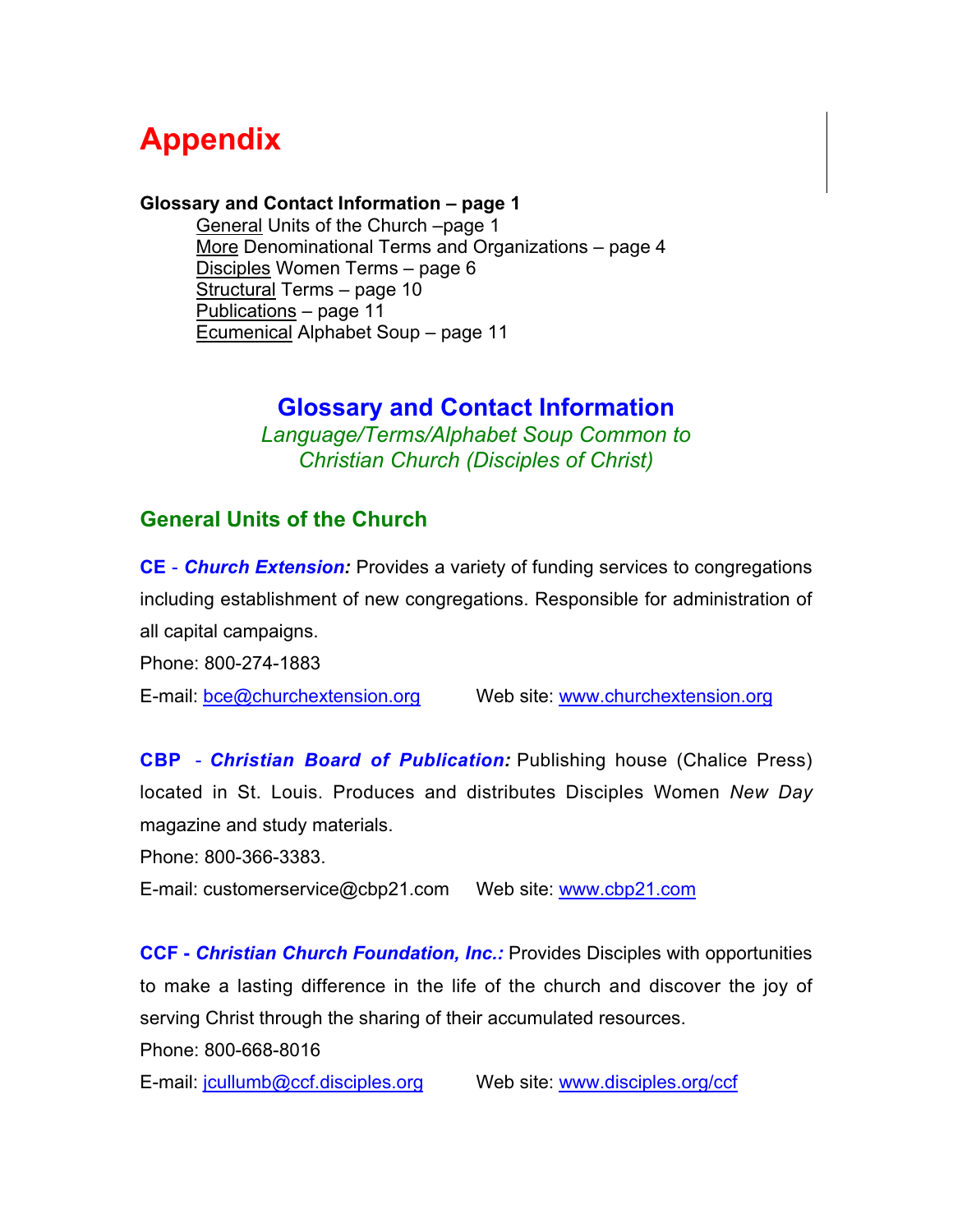**CFC** - *Church Finance Council, Inc.:* Carries the responsibility of receiving financial contributions, dividing and distributing the contributions, keeping records of all giving to Disciples Mission Fund, Week of Compassion and Reconciliation and providing information regarding financial matters. Provides stewardship education.

Phone: 317-635-3100

E-mail: <jedmundson@cfc.disciples.org> Web site:<www.churchfinancecouncil.org>

**CCU** *– Council on Christian Unity, Inc.:* Founded in 1910, this unit is charged with working for the unity of God's fragmented church and world within Disciples and the entire ecumenical movement.

Phone: 317-713-2586

E-mail: <rozanne@ccu.disciples.org> Web site:<www.disciples.org/ccu>

**Disciples of Christ Historical Society:** Located in Nashville, Tenn., this unit is responsible for keeping the church's archives, fostering community of historians, providing historical resources, fostering understanding within the Stone-Campbell Movement, and interpreting that movement to others.

Phone: 615-327-1444

E-mail: mail@dishistsoc.org Web site:<www.dishistsoc.org>

**DHM** - *Disciples Home Missions:* Formerly known as the Division of Homeland Ministries, this unit is committed to connecting and strengthening congregations and leaders to make a difference in the world. Emphasis is on congregational life and vitality, leadership development and Christian vocations. The Office of Disciples Women (ODW) is a ministry of Disciples Home Missions.

Phone: 888-346-2631

E-mail: homelandministries@dhm.disciples.org Web site:<www.homelandministries.org>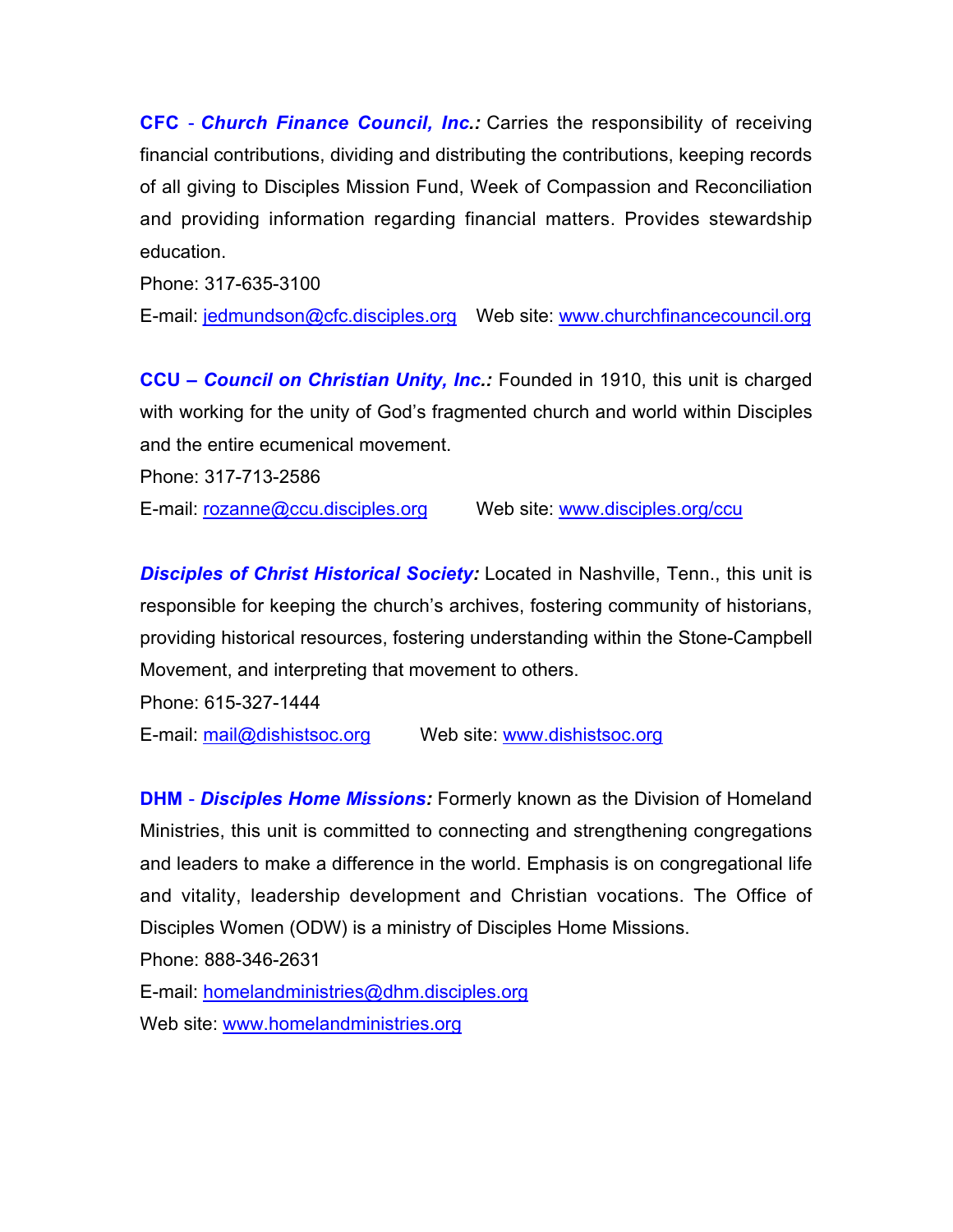**DOM** - *Division of Overseas Ministries:* In partnership with the United Church of Christ, enables Disciples to share in effective and wide-ranging ministries of evangelism, witness, and service around the world. The common work is known as *Global Ministries*.

Phone: 317-635-3100

E-mail: dom@disciples.orgWeb site:<www.globalministries.org>

**HELM -** *Higher Education and Leadership Ministries:* Headquartered in St. Louis, this unit carries responsibility for the health and effectiveness of the relationship between the church and its related institutions of higher education. Its stated purpose is: "to nurture men and women  $-$  lay and clergy  $-$  for transformational leadership in the church and the wider human community in partnership with the church's institutions of higher education and with its congregations, regions and general ministries."

Phone: 314-991-3000

E-mail: dhe@dhedisciples.org Web site:<www.dhedisciples.org>

**NBA** - *National Benevolent Association:* The social and health services division of the church. Located in St. Louis, this unit operates facilities and programs that provide services to neglected and abused children, mentally challenged adults, and older persons.

Phone: 314-993-9000

E-mail: nba@nbacares.org Web Site:<www.nbacares.org>

**Pension Fund:** Provides benefits such as the pension plan for ministers, missionaries, lay employees and other related organizations. Serves as the Board of Ministerial Relief and Assistance.

Phone: 317-634-4504

E-mail: pfcc1@pension.disciples.org Web site:<www.pensionfund.org>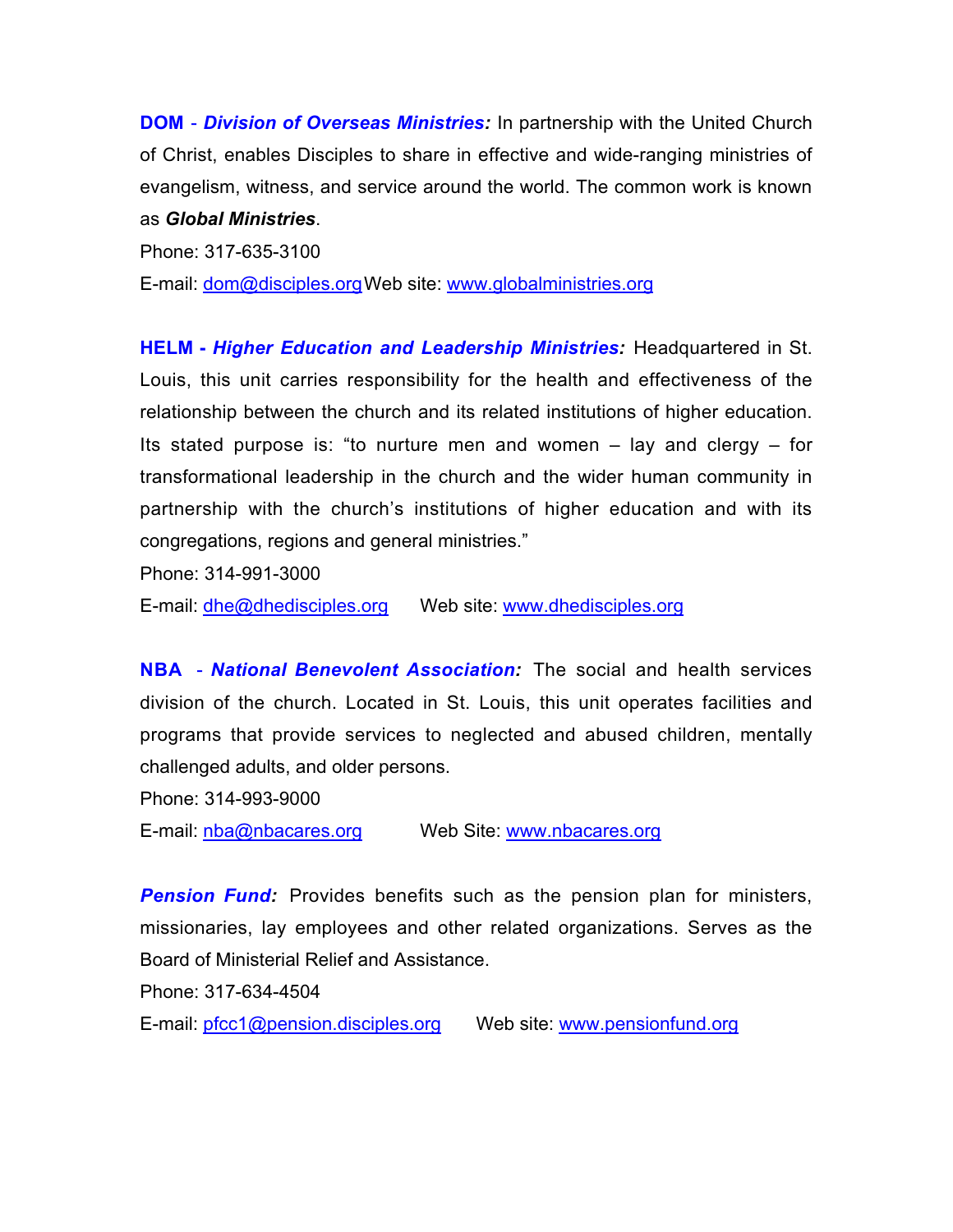### <span id="page-3-0"></span>**More Denominational Terms and Organizations**

**DMF** - *Disciples Mission Fund:* The budget and funding process for the entire denomination. (Formerly known as BMF, Basic Mission Finance). Administered by the Church Finance Council (CFC).

*CHI RHO:* Name of the fellowship group designed specifically for middle-school or junior high school age young people. Chi and Rho are the first three letters in *Christos*--the Greek word for Christ.

**CWS –** *Church World Service:* The relief, development, and refugee assistance ministry of thirty-six Protestant, Orthodox, and Anglican denominations in the United States.

**COCU -** *Consultation On Church Union:* Nine denominations, including the Disciples of Christ, who work together to nurture Christian unity and who agree upon a theological statement about the nature of the church, membership, confessing the faith, worship, and ministry. Oversight provided by the Council on Christian Unity (CCU).

*College of Regional Ministers:* The body comprising all Regional Ministers.

*Convocation:* The official name of this instrumentality is National Convocation of the Christian Church*.* It provides a forum for issues related to African American church life and works toward strengthening African American congregations' involvement in the total mission of the church.

**CPOHM -** *Central Pastoral Office for Hispanic Ministries:* Provides pastoral care to Hispanic Disciples ministers, congregations, and lay leaders; serves as a resource on Hispanic ministries to the regions, units, and offices of the church; and advocates for the rights and full participation of Hispanic Disciples.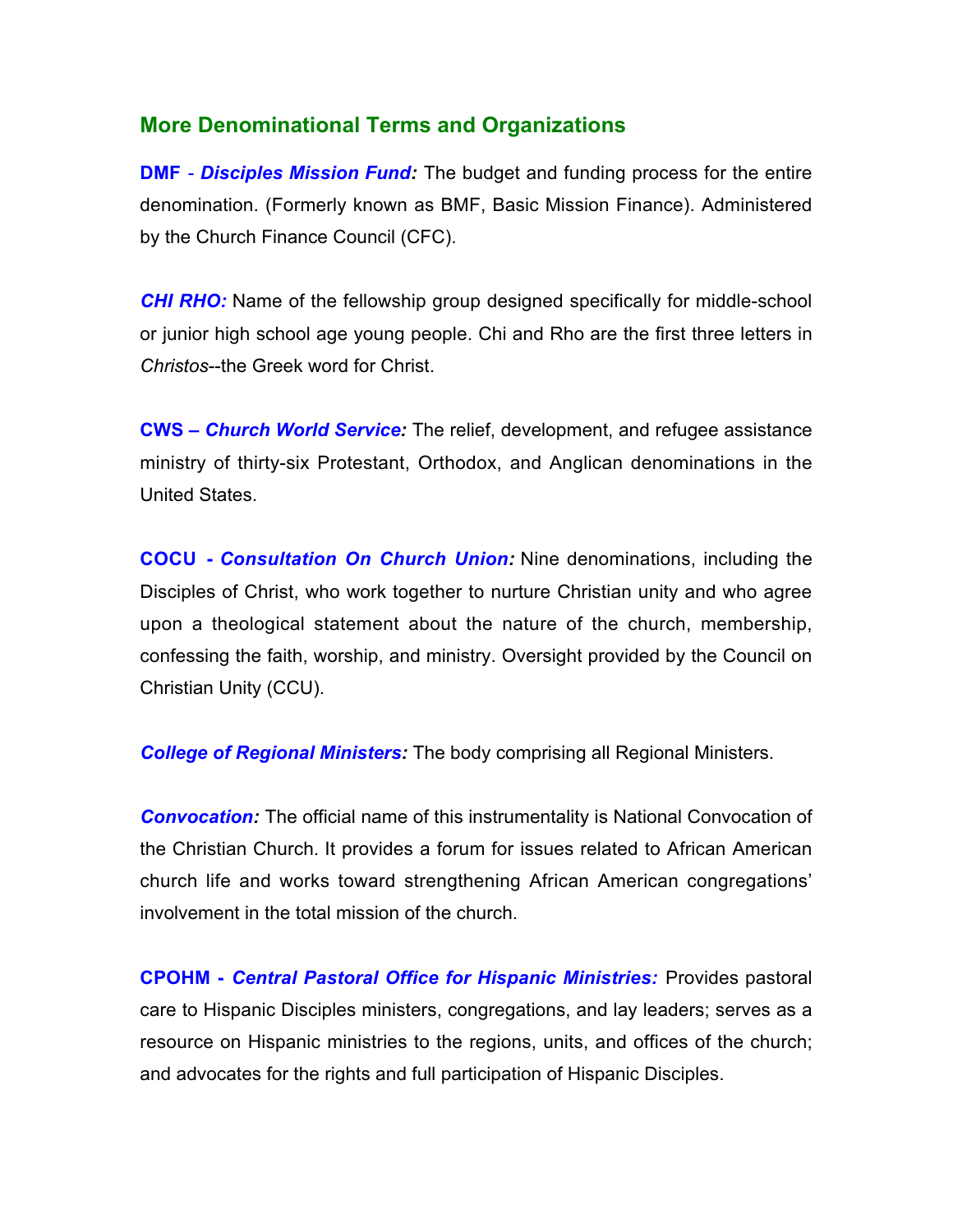**CYF** - *Christian Youth Fellowship:* Designed for young people in grades 9 through 12.

**DAWN** - *Disciples Advocacy Washington Network:*- Local group in the Washington, D.C. area that coordinates legislative network.

*DisciplesWorld:* A recognized organization of the Church, DisciplesWorld publishes a magazine under the same name (see Publications).

**DJAN** - *Disciples Justice Action Network:* Network of individuals and group representatives related to justice issues.

**DOC** - *Disciples of Christ:* The name of our denomination is Christian Church (Disciples of Christ) in the United States and Canada. In many places we are simply referred to as *DOC* or *Disciples.*

**DPF** - *Disciples Peace Fellowship:* A fellowship of people who believe that war is "pagan, futile and destructive of the values for which the Christian faith stands." Membership is by subscription.

**DWM -** *Disciples for Women in Ministry:* Name for the network of clergywomen, licensed and ordained, that is committed to the support, nurture, and advocacy of women in ministry.

**GMP** - *General Minister and President:* The elected minister who serves for six years to nurture the relationships and promote the flow of information among the various units, organizations, and congregations of the Christian Church (Disciples of Christ). The office is referred to as the OGMP (Office of the General Minister and President). The bi-annual General Assembly is administered from this office.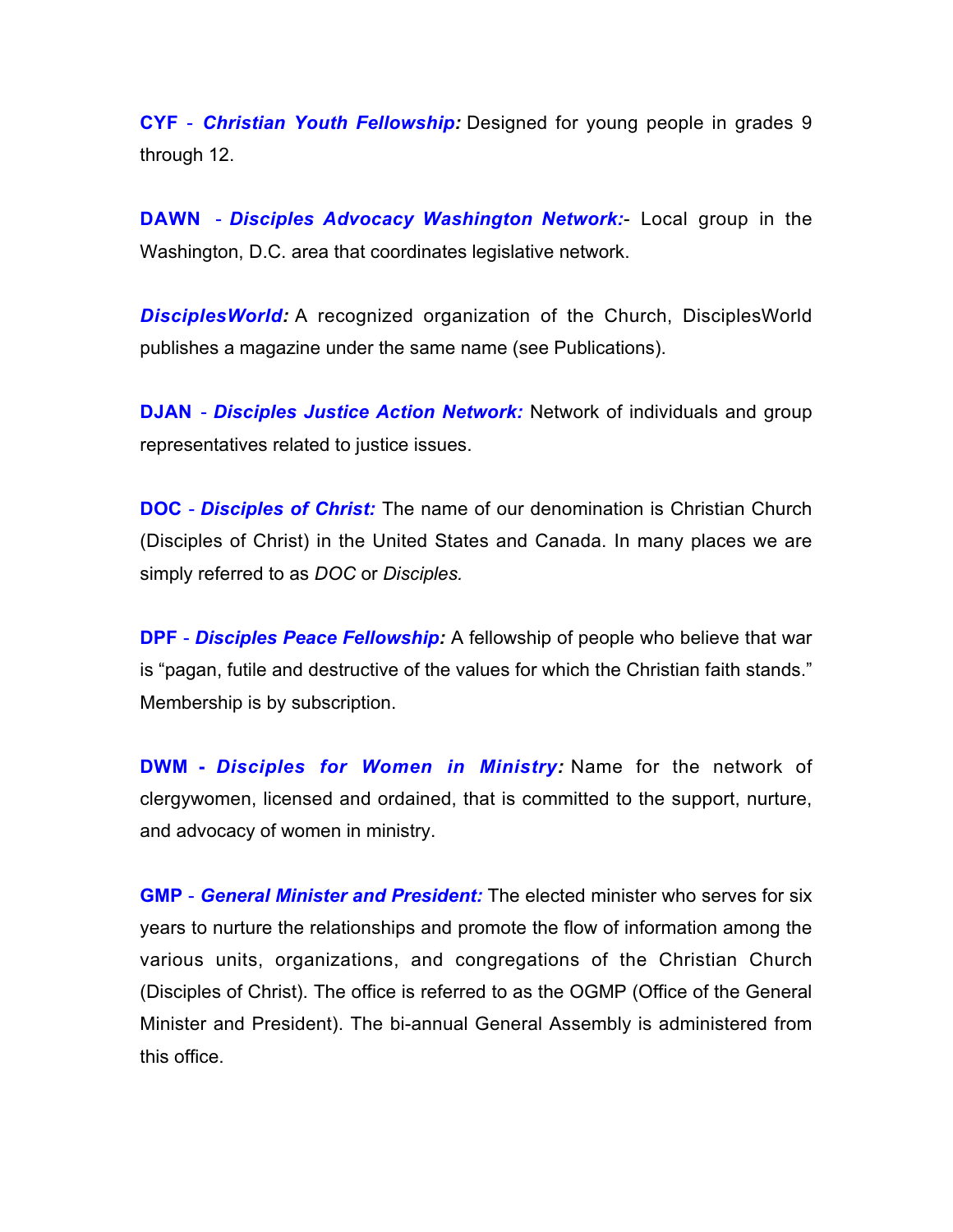<span id="page-5-0"></span>**KAM –** *Kentucky Appalachian Ministry*: A joint ministry between Disciples Home Missions and the Christian Church (Disciples of Christ) in Kentucky to provide intentional ministry with fifty Disciples congregations in the Appalachian region of Kentucky.

**NAPAD –** *North American Pacific/Asian Disciples:* Under the guidance of Geunhee Yu, Executive Pastor, this office is a ministry of Disciples Home Missions (DHM), providing leadership, support, education, and bi-annual assembly opportunities to a diverse constituency of Asian cultures and traditions.

**NEA –** *National Evangelistic Association:* Provides motivation and methods that help congregations become more effective in accomplishing Jesus' Great Commission to "go and make disciples*."* Offices located in Lubbock, Texas.

**WOC –** *Week of Compassion:* The relief and development organization for the church. WOC provides emergency and relief assistance to people around the world. Johnny Wray is the director.

### **Disciples Women Terms**

**Blessing Box:** An over-and-above offering to the church's outreach ministries, a portion of which supports women's ministries through International Christian Women's Fellowship (ICWF). Individual women contribute through placing coins into specially designed boxes available through the Office of Disciples Women or by making a donation via credit card online. Funds are sent to and distributed by Church Finance Council (CFC).

*Cabinet:* Also referred to as the ICWF Cabinet, this is the combined group of Staff Fellowship regional leadership and regional women's ministry presidents.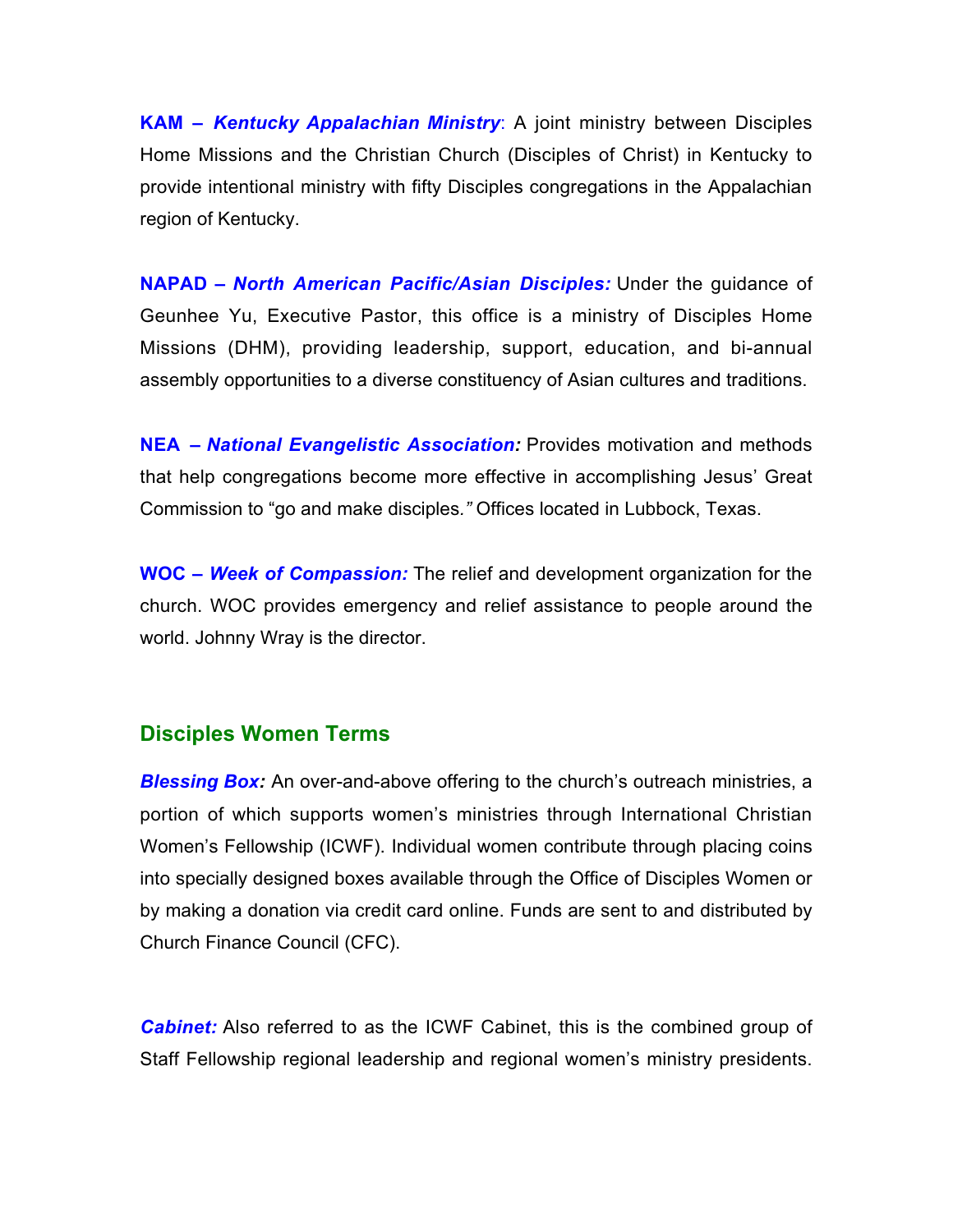This group meets every other year in January for leadership development and curriculum education.

**Circle/Group:** A gathering of women within a congregation who meet at designated times for fellowship, study, mission, and program.

**CWF –** *Christian Women's Fellowship: See ICWF.* CWF is the name given to women participating in monthly fellowship and study groups in congregations. Some groups and regional bodies have recently adopted the names Disciples Women or Women's Ministries.

**CWSF -** *Christian Women's Staff Fellowship:* Regional staff persons (paid/volunteer/part time/full time) who coordinate Disciples Women's ministries and program (including CWF) in all the regions. They are part of the ICWF Cabinet (see Cabinet) and meet separately following Cabinet meetings and alone on alternate years.

**CWU** - *Church Women United:* A grassroots national organization of Protestant, Orthodox, and (in some places) Roman Catholic women. World Day of Prayer in the United States is managed and directed by CWU.

*Executive Committee:* The elected officers and leaders who serve as the central steering committee for ICWF.

**GWC –** *Global Women Connecting:* Formerly World Christian Women's Fellowship (World CWF), this organization comprises women from churches around the world who are affiliated with the Stone-Campbell movement.

**ICWF** - *International Christian Women's Fellowship:* Established in 1949, the purpose of ICWF is "to provide opportunities for spiritual growth, enrichment, education and creative ministries to enable women to develop a sense of personal responsibility for the whole mission of the church of Jesus Christ." The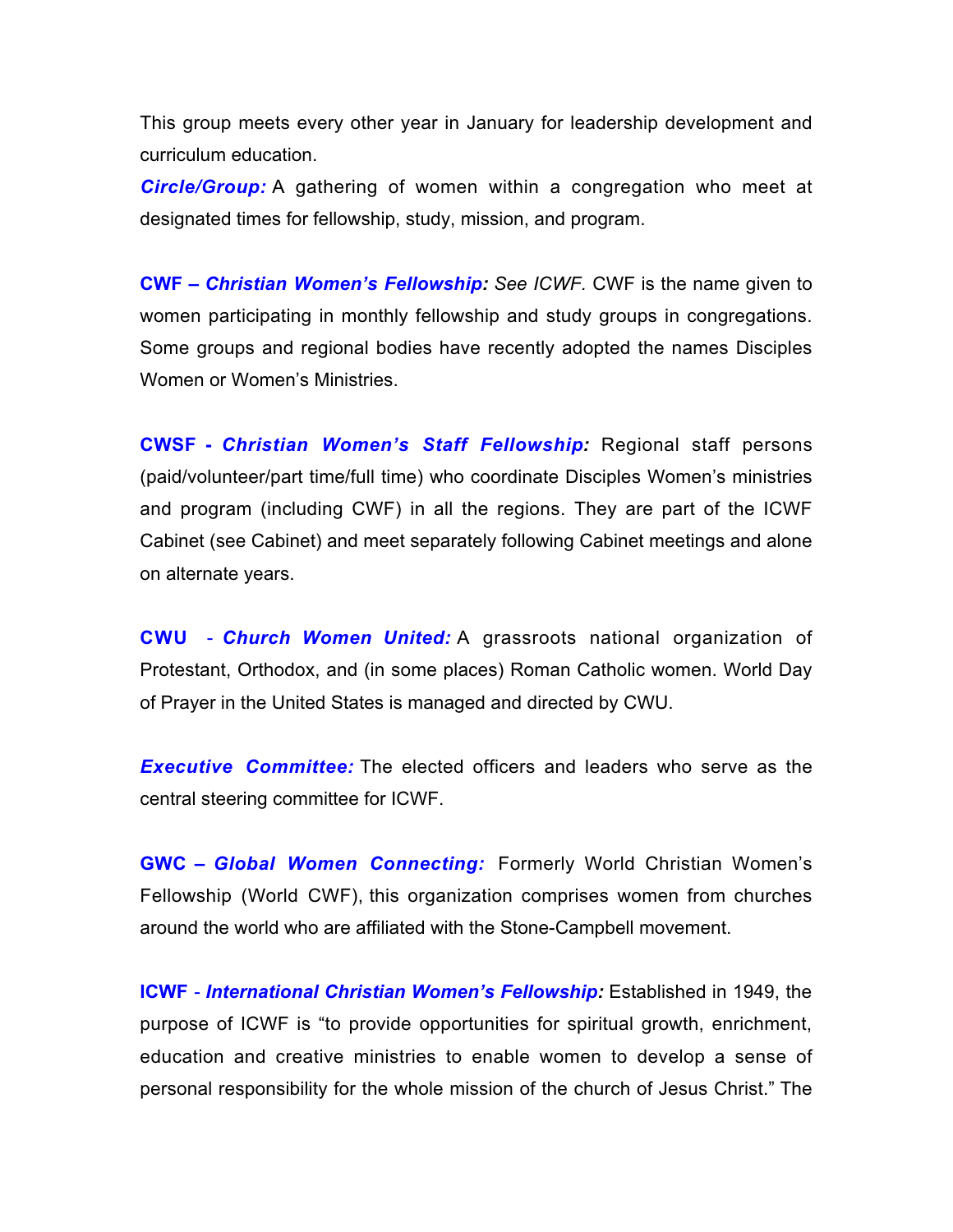organization is governed by an Executive Committee elected for a four-year term at each Quadrennial Assembly. By virtue of membership in the Christian Church (Disciples of Christ), all women in the United States and Canada are members of ICWF.

*Inter-Regional:* A leadership development program designed to train regional Disciples Women's leaders. Inter-Regional designates the grouping of regions which attend the trainings.

**ODW** - *Office of Disciples Women:* Creates, directs, coordinates, administers, and supports program for women of the church in partnership with ICWF. Provides financial oversight for the ICWF budget, serves on the ICWF Executive Committee, and interfaces with units of the general church on behalf of the women.

**PORTG** - *Program Organizational Resources Task Group:* A partnership between Disciples Home Missions (DHM) and Christian Board of Publication (CBP) to design, develop, and promote the use of program resources and organizational materials for women of the church.

*Quadrennial Assembly:* A gathering of Disciples women held every four years over a five-day period. Open to all women in the church and usually with participation of 3,500 to 5,000 women, this event has been described as a "cross between a revival, camp, and a family reunion." Sponsored by ICWF, this event funds Disciples Women ministry for a four-year period.

*Regional Cabinet/Commission/Department:* Names assigned to regional structures responsible for planning, leader development, networking, and resourcing women.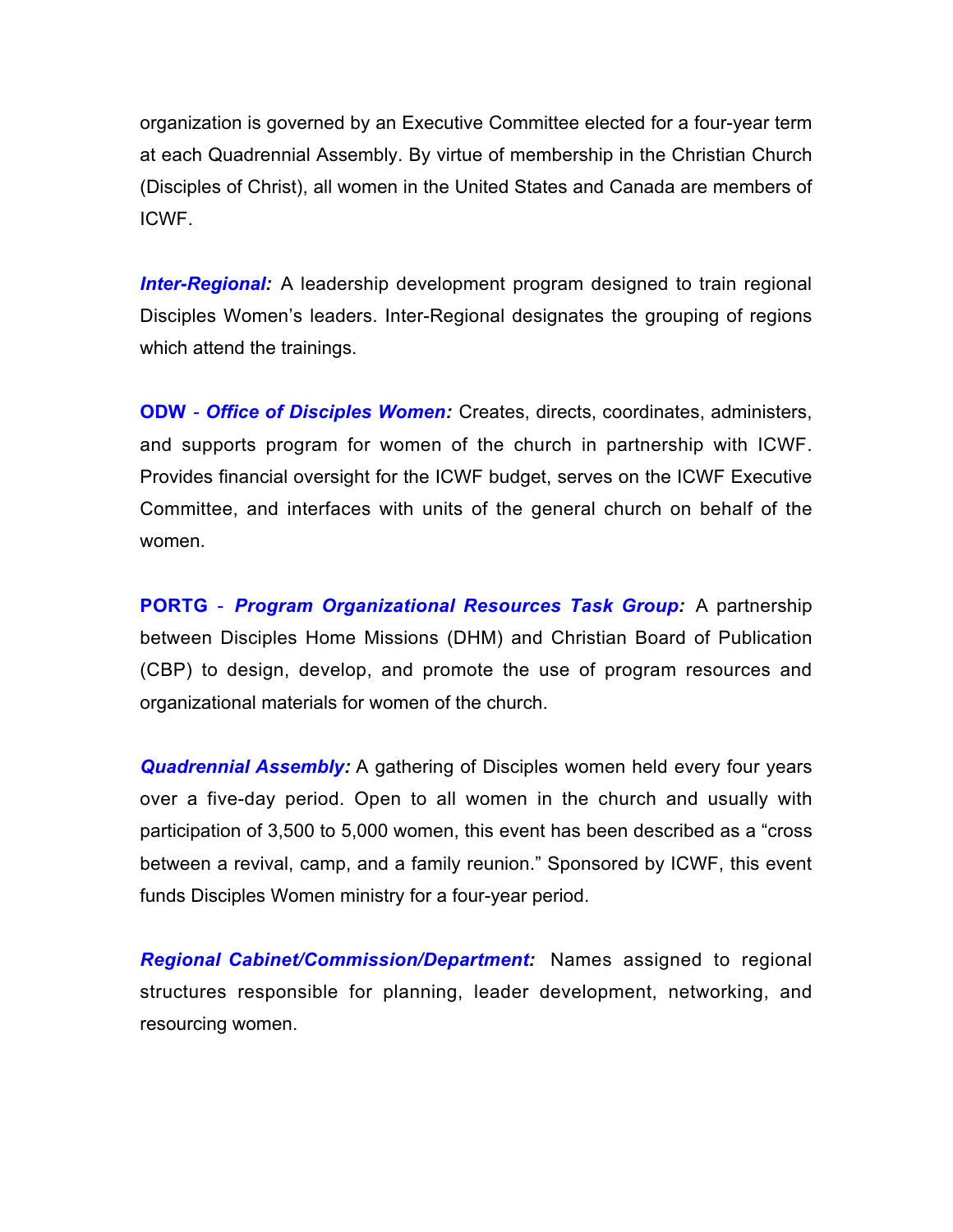*Retreat:* An eight- to thirty-six hour event for women that allows them to move away from their daily routine and concentrate on spiritual development.

**Service/Action:** One of the basic necessities for a healthy, well-balanced women's ministry, service/action is best defined as "that which is done for or with persons other than ourselves."

#### *Staff Fellowship* **–** See CWSF

*Stewardship:* The second basic necessity for a healthy women's ministry, stewardship helps to define time, talent, and treasure and discover ways to be responsible and giving Christians.

*Study:* A third component and basic necessity for a healthy women's ministry, a well-balanced study includes the Bible, personal enrichment, current issues, and mission.

*Spring Conference/Workshop/Event:* Some of the names used to identify the annual leadership development events held within each region. The events focus on introducing women's ministry themes/studies, the sharing of ideas, fellowship and leadership skill training.

**WAW –** *Women's Action Web:* A program administered by the Office of Disciples Women which provides a learning and training experience for Disciples women. The event takes place bi-annually and involves a week-long traveling experience somewhere in North America to visit and learn about hands-on mission supporting local communities.

**WEF –** *Women's Endowment Fund:* Established in 1990 to give women the opportunity to contribute to a permanent fund that benefits the work of women in the church. The fund is administered by the Christian Church Foundation (CCF)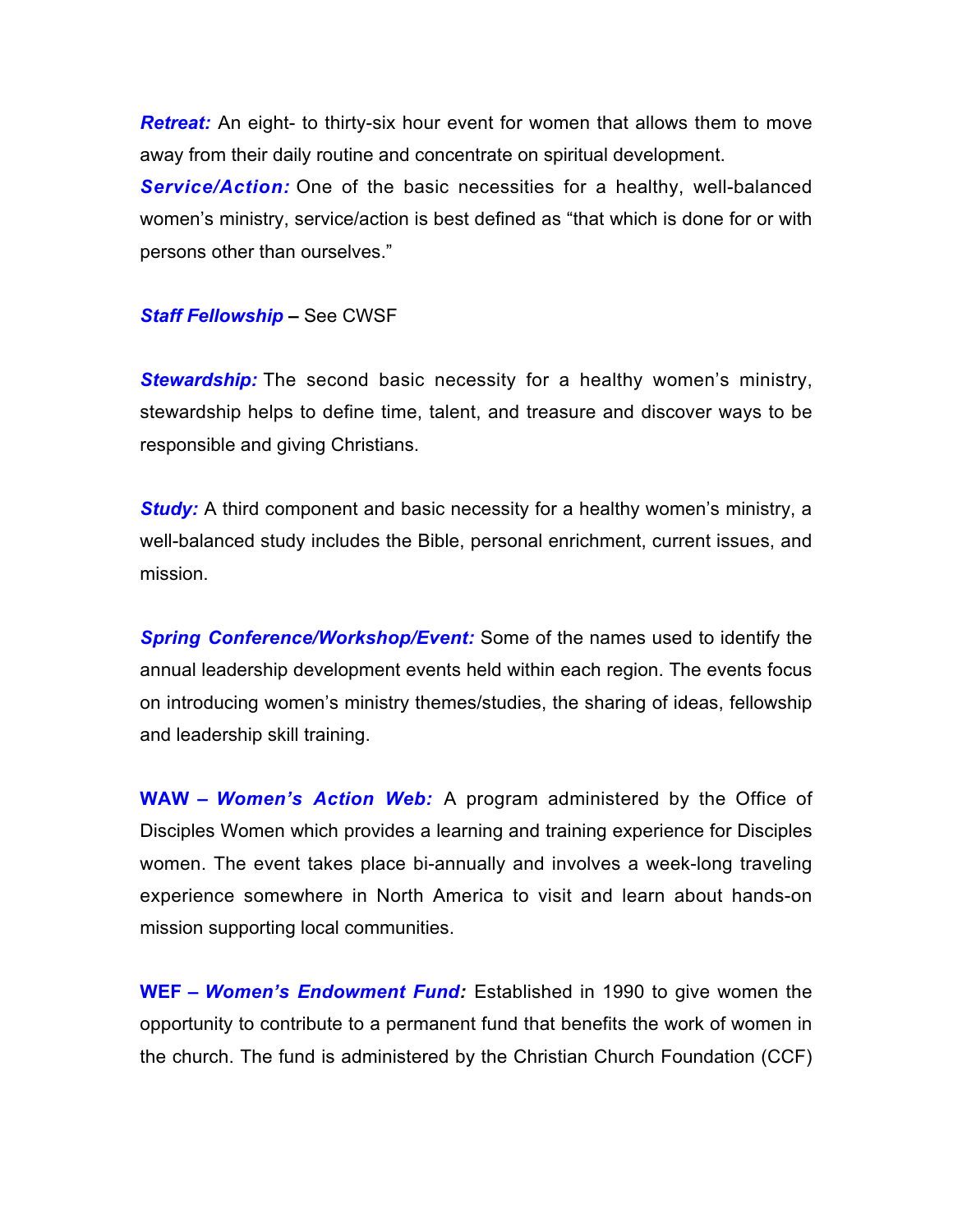<span id="page-9-0"></span>with promotion and grant distribution oversight administered by the Office of Disciples Women.

*Worship:* The fourth basic necessity for a healthy women's ministry.

**W-T-W or WWW** *- Woman-To-Woman Worldwide:* A program that puts North American women in personal contact with women in other countries around the world. Journeys/experiences to the country of the upcoming geography study are offered in the fall of each year. Administered by the Office of Disciples Women and Global Ministries in partnership.

#### **Structural Terms**

*Area/Cluster/District:* A geographic designation for a group of congregations within a region (or occasionally across multiple regions). Leadership of the area provides structures/networks and oversight for the region's ministry and program.

*General:* A term used to refer to one manifestation of the church that relates to the entire denomination. Examples include General Assembly and general units. Seven of the general church offices are in Indianapolis, three in St. Louis, one in Nashville.

**Local:** One of three manifestations of the Disciples of Christ generally referring to a single congregation.

*Region:* A third manifestation of the church referring to a grouping of congregations, determined largely by geography. There are thirty-three regions in our church, one of which is Canada.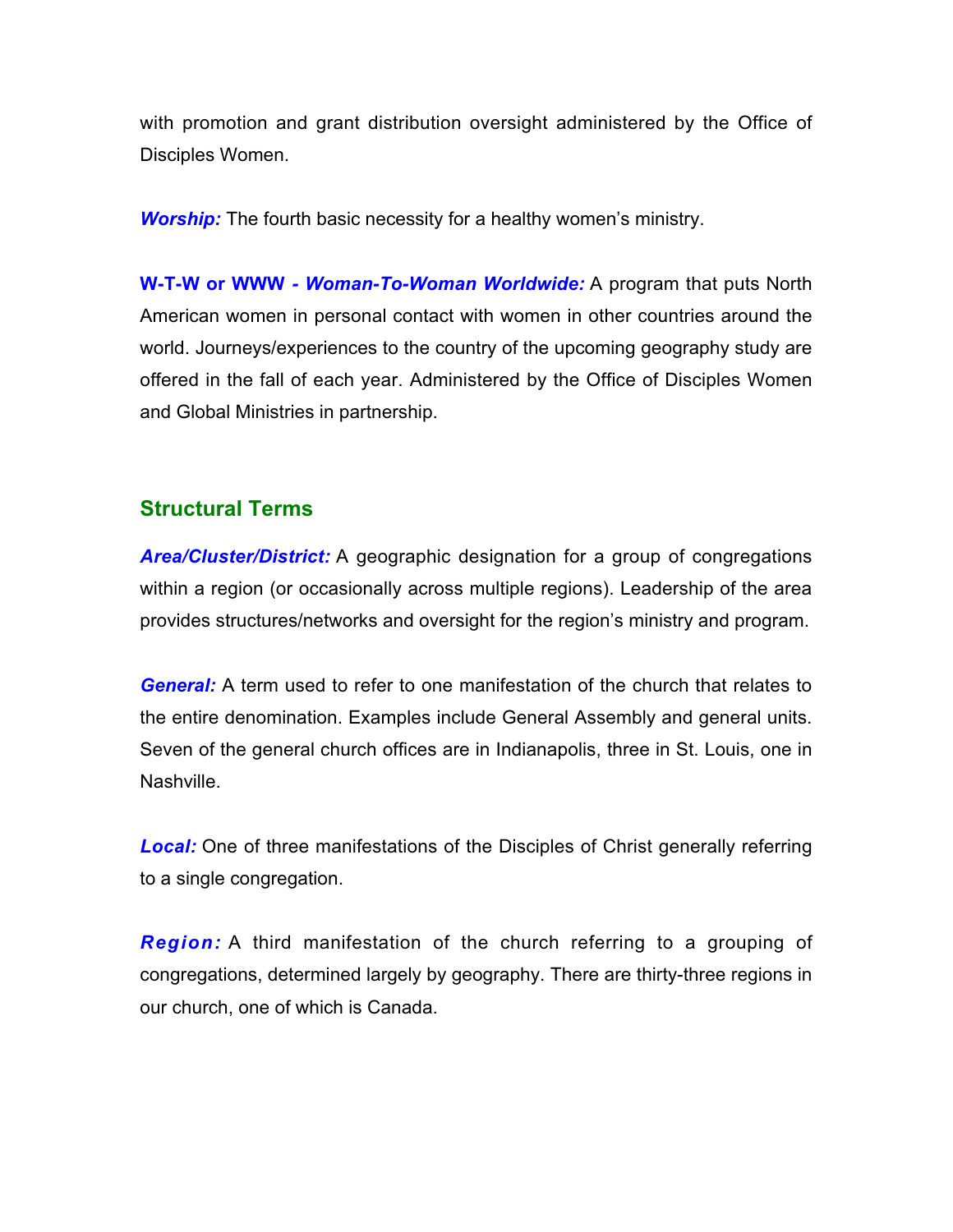#### <span id="page-10-0"></span>**Publications**

**DisciplesWorld:** Monthly magazine with offices located in Indianapolis. Phone: 317-375-8846. Web site:<www.disciplesworld.com>

*Leadership Resources:* Annual leadership resources prepared by the Office of Disciples Women for Disciples Women leaders. One hard copy and one CD is supplied to every regional women's ministries staff person and president, and materials are posted on the Disciples Women Web site: <www.discipleswomen.org>

**NetWork News:** Quarterly newsletter prepared and posted on the Disciples Women web site by the Office of Disciples Women.

#### **Ecumenical Alphabet Soup**

**BFW** - *Bread for the World:* Christian citizens' movement in the United States organized to influence policy about issues of hunger.

**CDF** *– Children's Defense Fund:* Nonprofit organization that lobbies for children, especially poor, minority, and disabled children.

**CEFR** - *Community Education and Fund Raising Program:* A subunit of Church World Service and Witness. CROP Walks, blanket kits, and layette programs are among the sponsored events.

**CORA** - *Commission On Religion in Appalachia:* A church and community partnership to assist and resource economic transformation in Appalachia.

**CWSW** - *Church World Service & Witness:* The relief, development, and refugee assistance arm of the National Council of Churches with offices in New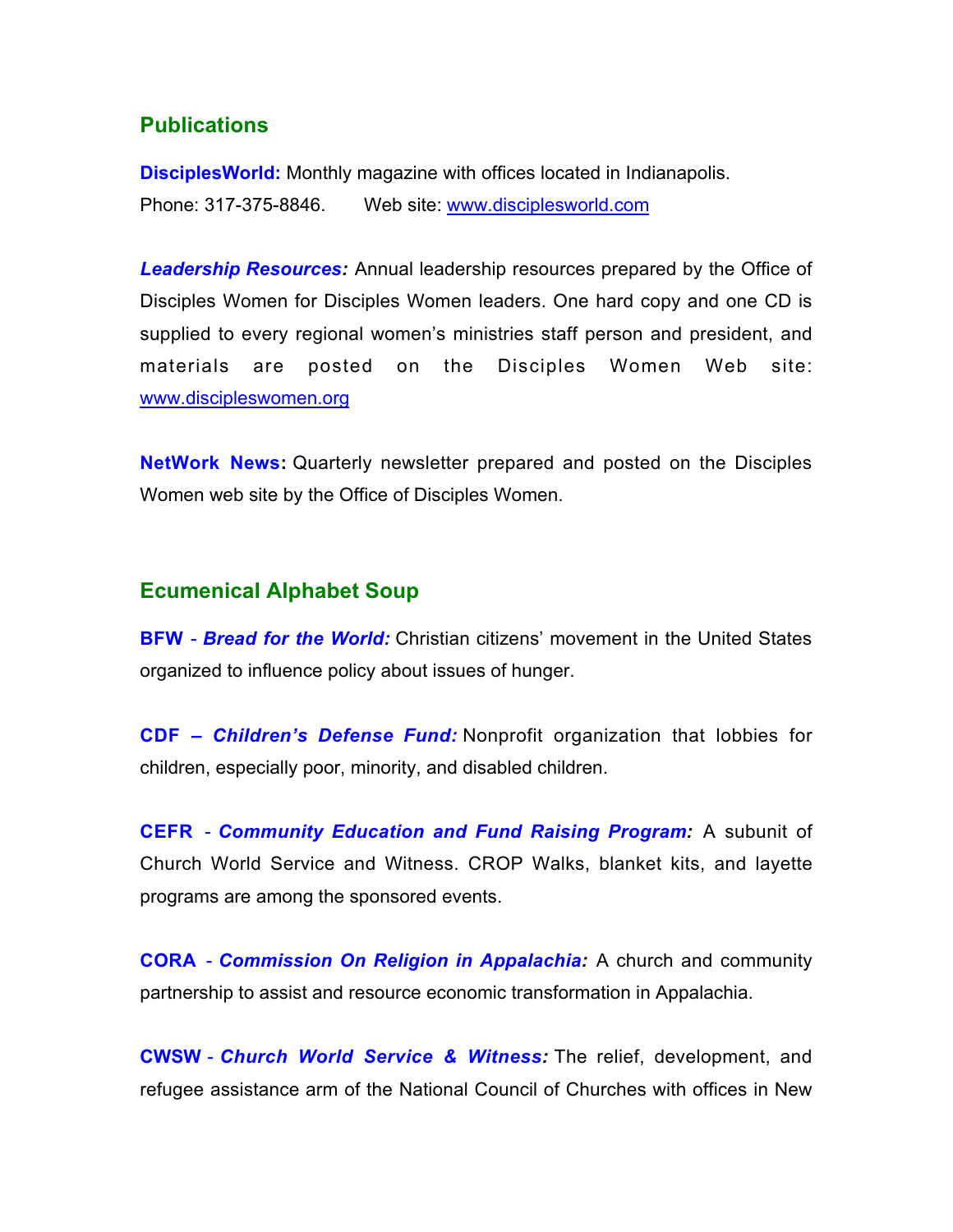York and Elkhart, Ind. Includes the Committee on Global Education*,* a program that networks and promotes education.

**ECPAT** - *End Child Prostitution in Asian Tourism:* Global campaign to address the prostitution of children. With 1 million children in prostitution in Asia alone, ECPAT was the 1992-94 mission emphasis for World CWF. The U.S. offices are headquartered in New York; international offices in Bangkok, Thailand.

**FTI -** *Faith Trust Institute:* Formerly the Center for the Prevention of Sexual and Domestic Violence*,* this is an interfaith project that provides resources on sexual and domestic violence from a faith perspective. Headquartered in Seattle.

**JWWG -** *Justice for Women Working Group:* A committee of the National Council of Churches that addresses pay equity, health concerns, and a wide variety of issues regarding women.

**MTMM -** *Mother To Mother Ministry:* An ecumenical, volunteer program that brings together women of adequate income and mothers with low income in order to increase understanding across economic and racial barriers.

**NCCC** - *National Council of Churches of Christ:* A cooperative organization of thirty-two churches in the United States seeking to promote ecumenism, work for justice, and promote causes consistent with Christianity. Offices in New York.

**PCEM -** *Program Committee for Education in Mission:* An ecumenical structure of fifteen Protestant churches in the United States and Canada whose purpose is to develop, write, and provide a variety of resources for all ages on health and wholeness, human rights, world peace, cross-cultural understanding, and ecumenical mission efforts.